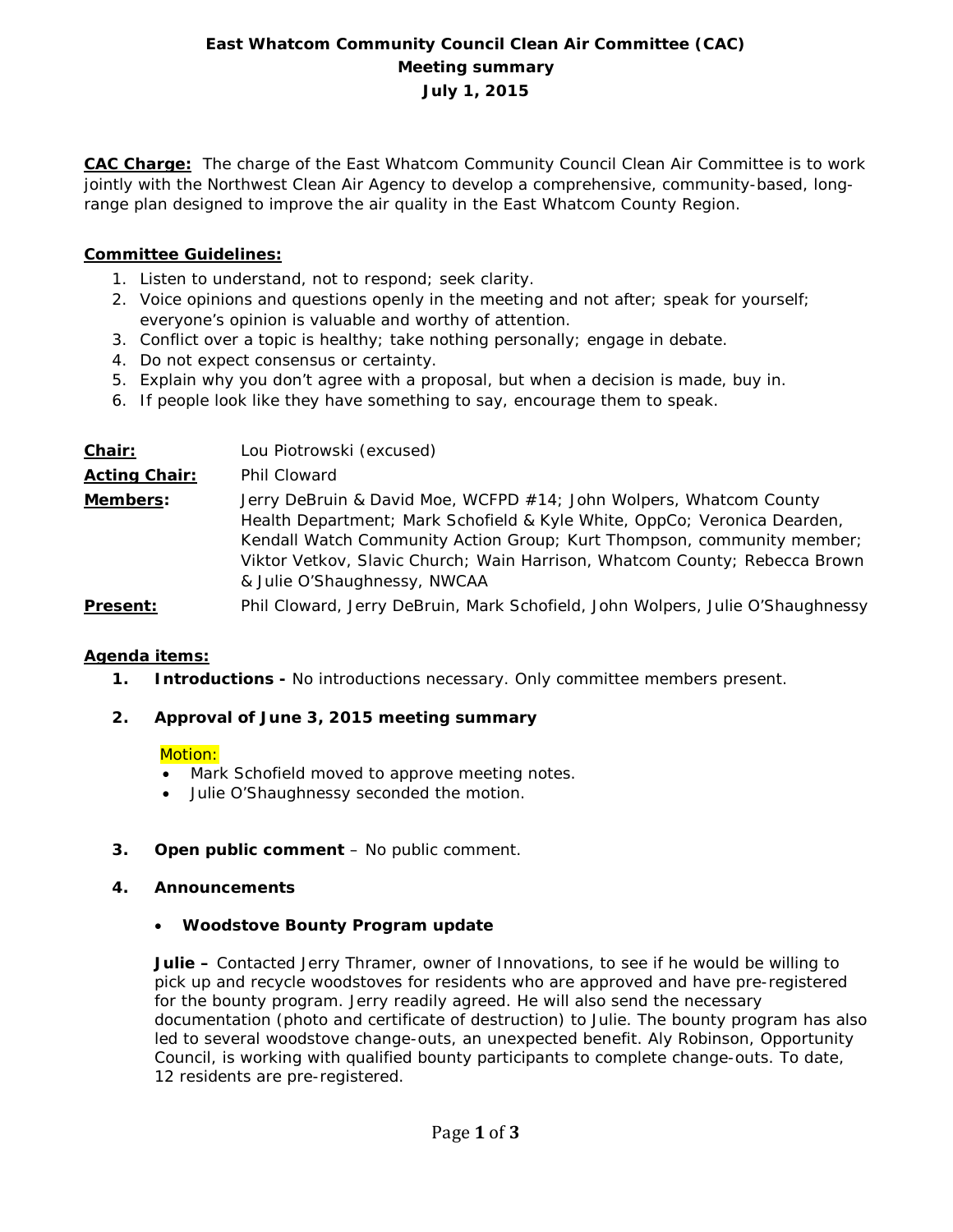Bounty checks will be issued sooner for residents only participating in the bounty program. For residents interested in both the bounty and change-out programs, checks will take a bit longer because of paperwork logistics and installation scheduling related to change-outs.

Although woodstove pickup arrangements were made with all residents who preregistered as required, NWCAA staff was at the East Whatcom Regional Resource Center from 9 to noon on June 27 in case anyone showed up without pre-registering. Notice of staff's presence was advertised via NWCAA, EWRRC, and KendallWatch websites in addition to a sandwich board in front of the resource center. No bounty program participants showed up. However, staff was able to talk to multiple community members and proliferate outreach efforts. In the future, where event participation requires preregistration, staff will not plan to be present the day of the event.

**Mark –** Asked if the Woodstove Bounty Program will happen again in the future.

**Julie –** Although the program resulted in unforeseen change-outs, other strategies such as residential woodshed construction will also be considered for grant funding.

## • **Residential woodsheds**

**Julie –** Spoke with Rod Tinnemore, Ecology, about the viability of using grant funds for the construction of residential woodsheds. It had been understood by NWCAA staff that residential woodsheds are not be eligible for reimbursement via the Ecology grant. Tinnemore clarified that woodsheds are eligible, provided that they are constructed and given to residents as wood sheds and not as raw materials. Supplying residents with adequate dry storage will provide a critical component to help improve Columbia Valley's air quality.

**Phil –** Clarified that current plans for the wood bank do not require a new building for wood storage because wood will be delivered directly from the wood purveyors to the residence. Wood storage may be necessary in the future, and if it is, Phil Schissler will work with Wain Harrison to address any building and permitting requirements and with Paul on possibly securing wood shed materials (off-spec reinforced glass) from a local manufacturer.

**Phil, John, and Jerry –** Commented that the NWCAA woodshed plan, specifically modified and reinforced for the Columbia Valley's potential heavy snow load, is more appropriate and desirable than the Ecology woodshed plan. Phil said a prototype of the modified plan was built several years ago and cost approximately \$300, but the cost may be less if building materials are purchased in large quantities.

**All –** Identified components that need to be finalized regarding Opportunity Council supplying cord wood via the energy assistance program and constructing residential woodsheds, including: contact with local vendor(s) to supply building materials at free or reduced cost; how to identify and prioritize residents in need of a woodshed; who will construct and deliver woodsheds; and what is the expectation of wood storage/stacking once wood is delivered.

**Phil –** Volunteered to get woodshed material bids from local vendors and to reach out to community members (Eagle Scouts, schools, etc.) for construction and delivery of woodsheds.

**Jerry –** Volunteered to help Phil.

• **Ecology wood smoke reduction grant**